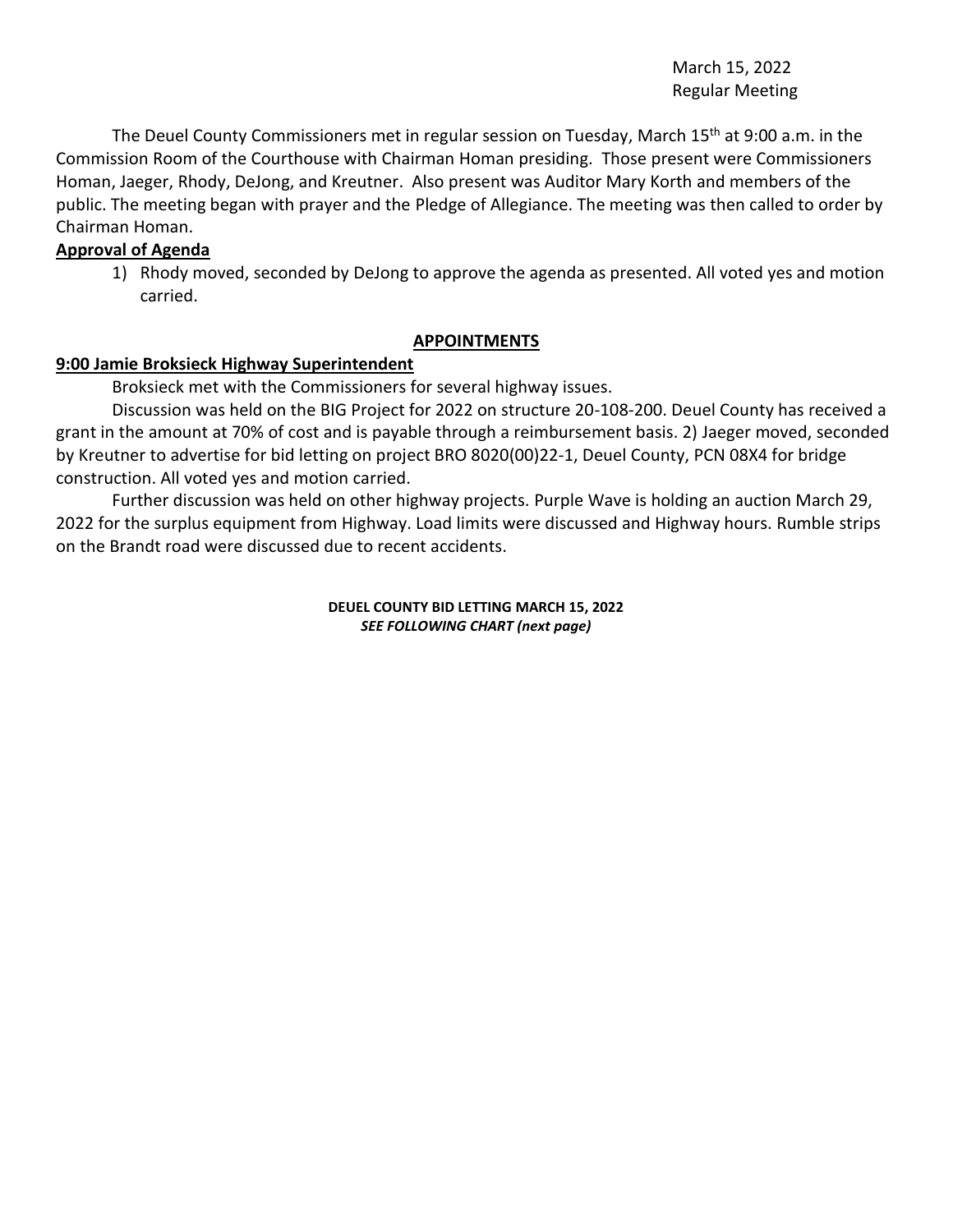| <b>TIME</b><br><b>ITEM</b>                                                           | <b>BIDDER</b>       | #1                                                      | #2                               | #3                                |
|--------------------------------------------------------------------------------------|---------------------|---------------------------------------------------------|----------------------------------|-----------------------------------|
|                                                                                      |                     |                                                         |                                  |                                   |
| 9:20 Hot & Cold Mix Asphalt                                                          |                     | <b>Bituminous Paving Inc</b>                            | <b>Duininck Inc</b>              | <b>Bowes Const. Inc.</b>          |
| 3) Rhody moved, second by Jaeger                                                     | Hot Mix             | \$74-ton Odessa Pit FOB                                 | Type D 58-28                     | \$78 Class E Type 1               |
|                                                                                      |                     | \$79-ton fine hot mix                                   |                                  |                                   |
| to award the bid of Hot Mix and Cold Mix                                             | Hot Mix             | Odessa                                                  | \$77.50 w 30% RAP                | \$67.50 E/1 with RAP              |
| to Bituminous Paving, Bowes Construction                                             |                     |                                                         |                                  |                                   |
| and Duininck Inc. depending on location of                                           |                     | \$135-ton cold mix                                      |                                  |                                   |
| project as they had the lowest bids.                                                 | Cold Mix            | Odessa                                                  | \$89 w 20% RAP                   | \$80 Class E Type 2               |
| All voted yes and motion carried.                                                    |                     | and \$2.50/gal tack oil                                 |                                  | \$68.50 E/2 with RAP              |
|                                                                                      |                     |                                                         | \$165-ton cold mix               | \$87 Class G Type 1               |
|                                                                                      |                     |                                                         |                                  | \$74 G/1 with RAP                 |
|                                                                                      |                     |                                                         |                                  | \$89 Class G Type 2               |
|                                                                                      |                     |                                                         |                                  | \$75 G/2 with RAP                 |
| 9:25 Bituminous Road Oil                                                             |                     | <b>Flint Hills Resources</b>                            | Jebro Inc                        |                                   |
| 4) Jaeger moved, second by DeJong                                                    | MC 3000             | \$837.67 Ton delivered                                  | \$884.24 Ton delivered           |                                   |
| to accept bid of Flint Hills for                                                     |                     |                                                         |                                  |                                   |
| MC 3000 road oil as they gave the lowest                                             |                     |                                                         |                                  |                                   |
| bid. All voted yes and the motion carried.                                           |                     |                                                         |                                  |                                   |
|                                                                                      |                     |                                                         |                                  |                                   |
| 9:30 Fuel #1 Diesel, Ruby Fieldmaster                                                |                     |                                                         |                                  |                                   |
| 5) DeJong moved, second by Kreutner                                                  |                     | <b>DC Farmers Union</b>                                 | <b>Coles Petroleum</b>           |                                   |
| to accept bid of Coles Petroleum for #1                                              |                     | Ruby Fieldmaster No. 2                                  | Dyed No. 2 Diesel \$ 3.18 gal.   |                                   |
|                                                                                      |                     | And No. 1 Diesel 2cents                                 |                                  |                                   |
| Diesel Fuel. At locked price \$3.18 and                                              |                     | <b>OVER cost (Transport)</b>                            | Dyed No. 1 Diesel \$3.43 gal.    |                                   |
|                                                                                      |                     | No. 1 8cents UNDER                                      |                                  |                                   |
| RF (Dyed #2) \$3.43 as that was a set cost.                                          |                     | posted delivery price for                               |                                  |                                   |
| Cost for April 1, 2022-March 31, 2023                                                |                     | Tank Wagon Delivery                                     |                                  |                                   |
| All voted yes and motion carried.                                                    |                     |                                                         |                                  |                                   |
|                                                                                      |                     |                                                         |                                  |                                   |
|                                                                                      |                     |                                                         |                                  |                                   |
| 9:35 Unleaded Gas & Gasohol                                                          |                     | <b>DC Farmers Union</b>                                 | <b>Coles Petroleum</b>           |                                   |
|                                                                                      |                     |                                                         |                                  |                                   |
| 6) Jaeger moved, second by Rhody to<br>accept bid of Coles for Ethanol at \$3.27     |                     |                                                         |                                  |                                   |
| gal. All voted yes and motion carried.                                               | E10, 87 Octane Gas  | 8 cents UNDER posted<br>delivery price                  | $$3.27$ gal                      |                                   |
|                                                                                      |                     |                                                         |                                  |                                   |
| 9:40 Gravel Crushing                                                                 |                     |                                                         | <b>Bowes Construction Inc.</b>   | <b>Brownlee Construction Inc.</b> |
| 7) Kreutner moved, seconded by DeJong                                                |                     | <b>Sterzinger Crushing</b><br>\$5.70 per ton 3/4" Arnie |                                  |                                   |
| to accept all bids due to location choices                                           |                     | Krause pit                                              | \$4.75 per ton 3/4" Pedersen pit | \$7.58 per ton 3/4"               |
| for gravel crushing. All voted yes and                                               |                     |                                                         |                                  |                                   |
| motion carried.                                                                      |                     |                                                         |                                  | \$6.85 per ton 1"                 |
|                                                                                      |                     |                                                         |                                  |                                   |
| 8) Rhody moved, seconded by Jaeger to                                                |                     |                                                         |                                  |                                   |
| accept the bid for culverts awarded to                                               |                     |                                                         |                                  |                                   |
| True North Steel of Beadle County                                                    |                     |                                                         |                                  |                                   |
| All voted yes and motion carried.                                                    |                     |                                                         |                                  |                                   |
|                                                                                      |                     |                                                         |                                  |                                   |
|                                                                                      |                     |                                                         |                                  |                                   |
| 9:45 Weed Chemicals                                                                  |                     |                                                         |                                  |                                   |
| 9) Rhody moved, seconded by Jaeger                                                   |                     | <b>Hefty Seed (Watertown)</b>                           |                                  |                                   |
| to accept low bids on chemicals for                                                  | Amine 2.5           | $$26.06$ gal                                            |                                  |                                   |
| each bidder. And to give Weed Supervisor                                             | Amine 270           | \$24.61 gal                                             |                                  |                                   |
| Keith Goens authority to use discretion to                                           | LV6 2.5             | $$50.57$ gal                                            |                                  |                                   |
|                                                                                      | LV6 270             |                                                         |                                  |                                   |
|                                                                                      |                     | $$44.17$ gal                                            |                                  |                                   |
| choose local suppliers or state bids. With<br>The exception of Tordon to a state bid | Freelex 2.5         | \$33.89                                                 |                                  |                                   |
|                                                                                      |                     |                                                         |                                  |                                   |
| only                                                                                 | Tordon 22k 1's      | \$66.73 gal                                             |                                  |                                   |
| All voted yes and motion carried.                                                    | Tordon 22k 2.5s     | \$61.14 gal                                             |                                  |                                   |
|                                                                                      | Tordon 22k 30's     | \$58.05 gal                                             |                                  |                                   |
| All chemicals delivered to County Shop                                               | Tordon 22k 250's    | $$57.60$ gal                                            |                                  |                                   |
| In 2.5 gal. containers                                                               | Chapparral          | \$95.42/1.25 lb.                                        |                                  |                                   |
|                                                                                      | Hefty Premium 2.5's | \$19.21 lb.                                             |                                  |                                   |
|                                                                                      | Milestone Qts       | \$79.96                                                 |                                  |                                   |
|                                                                                      | Milestone 2.5's     | \$306.48                                                |                                  |                                   |
|                                                                                      |                     |                                                         |                                  |                                   |
|                                                                                      |                     |                                                         |                                  |                                   |
|                                                                                      |                     |                                                         |                                  |                                   |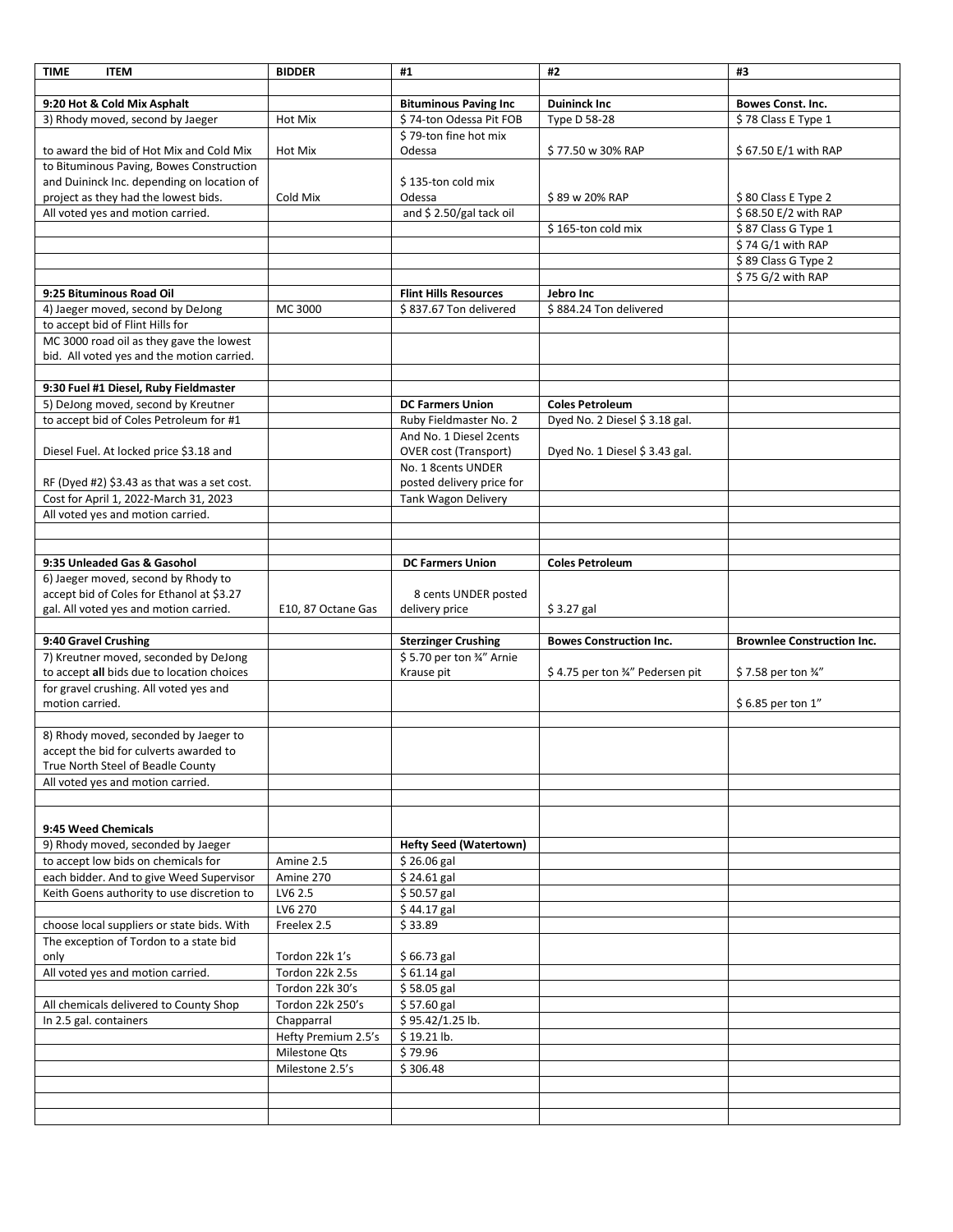# **10:00 Emergency Manager Sheila Monnier**

Monnier met with the Board to give updates on her department. Covid tests are available in abundance. She updated the Board on her most recent calls. Sheriff Borg was present for comment about a recent meeting with fire departments. Chairman Homan was also part of this meeting. Response time concerns were discussed. Training and correct equipment are crucial to response times and liability insurance. It is frustrating for dispatch to not receive a response and getting other departments to the emergency. Much discussion was held.

10) DeJong moved, seconded by Kreutner to approve the travel request of Monnier to attend the SD Health Care Coalition Partnership Conference April 24-26 in Chamberlain; and travel expenses to Custer, SD May 24-26 for a SD IMAT Team Exercise; and a workshop in Aberdeen for Disability/Needs training May 16-17. Requests are for travel only, all other expenses paid by host. All voted yes and motion carried.

## **10:15 Sheriff Cory Borg**

Borg met with the Commissioners on a jail contract with Codington County Jail.

11) Jaeger moved, seconded by Rhody to approve the jail contract with Codington County in the amount of \$95.00/adult. All voted yes and motion carried.

### **10:30 Legislative Auditor Michelle Burkhart**

Burkhart presented the 2019 and 2020 audit entrance conference. Burkhart said she is budgeting hours at a billable rate of \$75.00 per hour. Burkhart will meet with the Commissioners at the close of the audit and the county should expect a final report. 12) Rhody moved, seconded by DeJong to have Chairman and Auditor sign the engagement letter with Legislative Audit. All voted yes and the motion carried.

### **10:40 Public Comment**

Jim Dailey was present for comment. He spoke of the Deuel County Crisis Fund and raising funds to start the Foundation which is non-profit. A public notice for the purpose of educating about the Foundation will be forthcoming.

### **10:45 Zoning Officer Jodi Theisen - Plat**

13) Kreutner moved, seconded by Jaeger to approve the Plat of Joan's Addition located in 12-116-48 and Resolution #22-05. All voted yes and motion carried.

### **RESOLUTION #22-06**

BE IT RESOLVED by the Board of County Commissioners of Deuel County, South Dakota, that the plat entitled: **"Joan's Addition Located in the Northwest Quarter of Section 12, Township 116 North, Range 48 West of the 5 th P.M., Deuel County, South Dakota"** which has been submitted for examination pursuant to law, and it appearing that all taxes and special assessments have been paid and that such plat and the survey thereof have been made and executed according to law, the plat is hereby approved, and the County Auditor is hereby authorized and directed to endorse on such plat a copy of this Resolution and certify the same.

Dated this 15<sup>th</sup> day of March, 2022

Chairman, Board of County Commissioners Deuel County, South Dakota

\_\_\_\_\_\_\_\_\_\_\_\_\_\_\_\_\_\_\_\_\_\_\_\_\_\_\_\_\_\_\_\_\_\_\_\_

ATTEST:

\_\_\_\_\_\_\_\_\_\_\_\_\_\_\_\_\_\_\_\_\_\_\_\_\_\_\_\_\_\_\_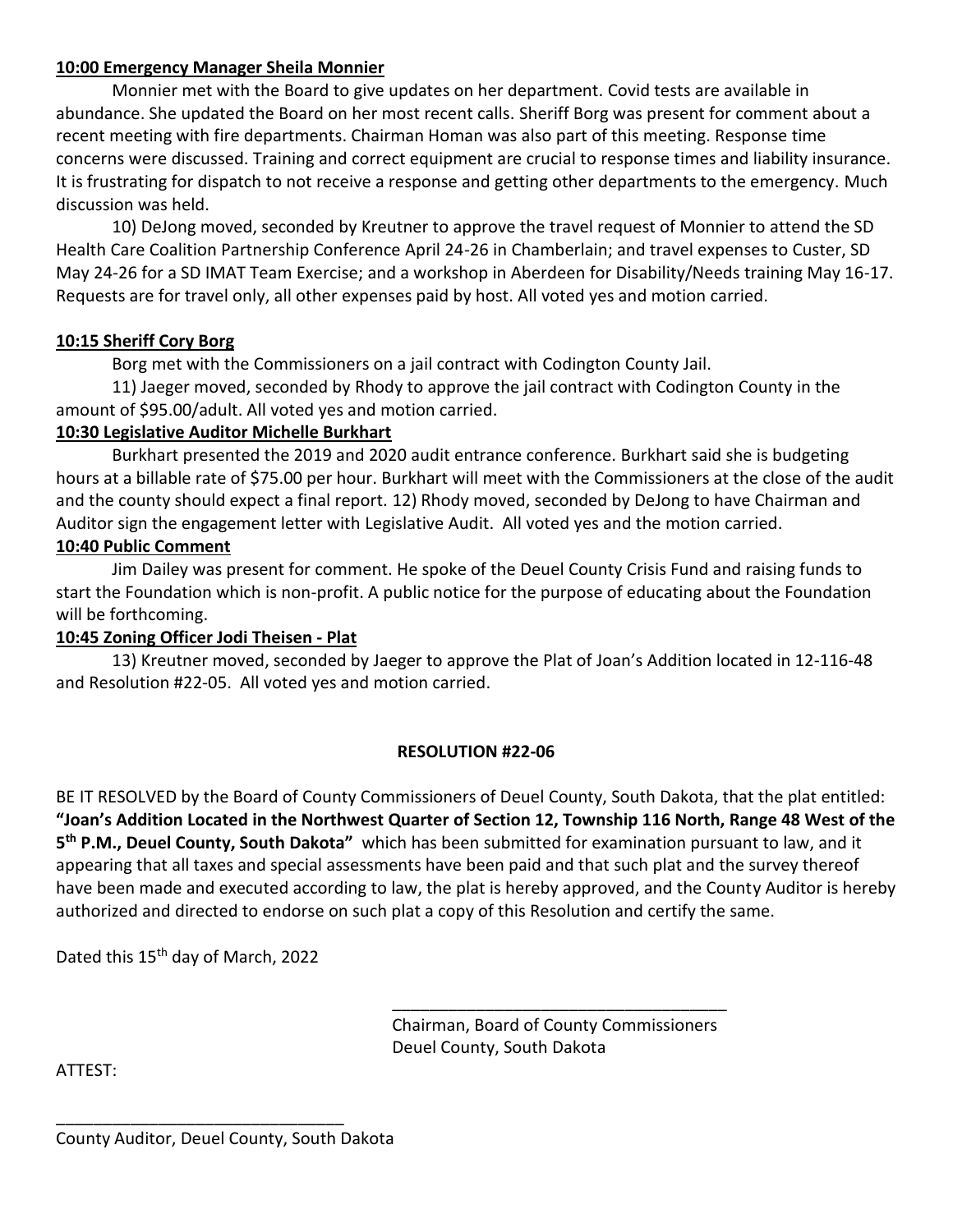## **11:00 HR Representative Natalie Remund**

Remund met with the Commissioners about several items. The information on the wage study was not available and will not be addressed at this time.

Remund discussed the recent change in the sick leave policy and incorporating that into the Deuel County Personnel Policy and Procedures Manual. 14) Kreutner moved, seconded by Jaeger to update the Personnel Policies and Procedures Manual to use the language proposed by HR Remund for the sick leave policy and donation of sick time which can be up to 50% of the donor's balance. All voted yes and motion carried.

Further discussion was held on a policy for emergency volunteers (firefighters, EMTS, etc.) that are current county employees being penalized with no pay for going on emergency calls during the day while they are working. 15) Jaeger moved, seconded by DeJong to update the Personnel Policies and Procedures Manual for Deuel County employees that are Volunteer Emergency Service, paid leave during work hours up to department head discretion. Other related language and guidelines will be updated within the policy manual. All voted yes and motion carried.

## **11:15 Auditor Mary Korth**

The 2021 Annual Financial Report was presented by Auditor Mary Korth. Discussion was held on the report. 16) Jaeger moved, seconded by Rhody to approve the 2021 Annual Financial Report of Governmental Funds-Modified Basis and publication of the report to be filed with Department of Legislative Audit. All voted yes and the motion carried.

## **Executive Session per SDCL 1-25-2(1) for a Personnel Matter**

17) DeJong moved, seconded by Kreutner to move into executive session per SDCL 1-25-2(1) for a personnel matter. All voted yes and motion carried.

18) DeJong moved, seconded by Kreutner to have Chairman Homan declare the meeting out of executive session at 11:53 a.m. All voted yes and motion carried.

19) Jaeger moved, seconded by DeJong to accept the resignation of Mary Korth as Deuel County Auditor effective March 25, 2022. All voted yes and motion carried.

### **11:30 State's Attorney Teree Nesvold**

Nesvold is reviewing sample ordinances and will be presenting a draft of a new Fire Danger Ordinance for Deuel County after it has been reviewed by the Planning and Zoning Commission. She will have a draft ready for next meeting.

At last meeting a quit claim between government entities was presented but the description of property was incorrect. 20) Rhody moved, seconded by Jaeger to approve the quit claim deed transfer of Lot 5, Block 2, Original Plat, Town of Astoria, Deuel County, South Dakota to the City of Astoria with no consideration and transfer fee pursuant to SDCL 43-4-22(2) and SDCL 6-5-1. This is an amended description from the motion made at the March 1, 2022 meeting. (Motion #9). All voted yes and motion carried.

### **UNFINISHED BUSINESS**

No unfinished business other than Fire Danger Ordinance Review falling under State's Attorney's appointment.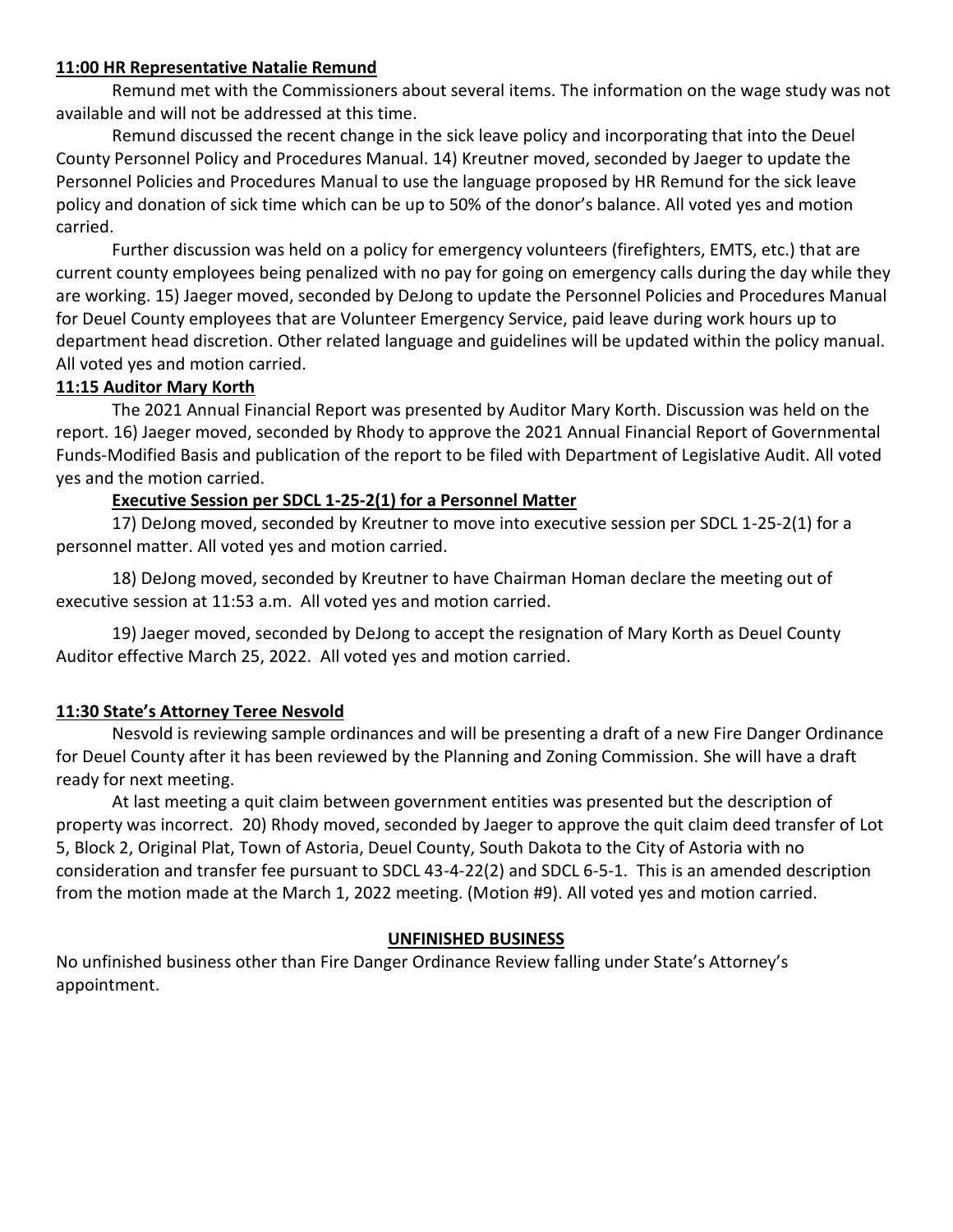#### **NEW BUSINESS**

# **Approve Cash Balance Sheet**

21) DeJong moved, seconded by Kreutner to approve the cash balance sheet for the month of February. All voted yes and the motion carried.

# **DEUEL COUNTY AUDITOR'S ACCOUNT WITH TREASURER**

| <b>END OF MONTH CASH BALANCE</b>                                                                                                                    |                    | <b>FEBRUARY 2022</b>         |  |
|-----------------------------------------------------------------------------------------------------------------------------------------------------|--------------------|------------------------------|--|
| <b>CASH TOTAL</b>                                                                                                                                   | \$                 | 2,249.21                     |  |
| <b>CHECKS TOTAL</b>                                                                                                                                 | \$                 | 23,508.33                    |  |
| <b>CASH ITEM</b>                                                                                                                                    | \$                 | $\mathbf 0$                  |  |
| <b>CASH CHANGE SHERIFF</b>                                                                                                                          | \$                 | 50.00                        |  |
| <b>TOTAL CASH ON HAND</b>                                                                                                                           | \$                 | 25,807.54                    |  |
| <b>CHECKING ACCOUNT BALANCE</b>                                                                                                                     | \$                 | 572,706.74                   |  |
| MM DNB NATIONAL BANK                                                                                                                                | \$                 | 4,063.57                     |  |
| PREMIUM MM FB&TRUST TORONTO                                                                                                                         | \$                 | 4,399,092.63                 |  |
| PREMIUM MM FB&TRUST TORONTO ARP FUNDS                                                                                                               | \$                 | 420,684.89                   |  |
| <b>CREDIT CARDS</b>                                                                                                                                 | \$                 | 2,280.94                     |  |
| <b>CD'S DNB NATIONAL BANK</b>                                                                                                                       | \$                 | 250,000.00                   |  |
| <b>REVOLVING LOAN</b>                                                                                                                               | \$                 | 32,586.59                    |  |
| <b>GRAND TOTAL CASH ASSETS</b>                                                                                                                      | \$                 | 5,707,222.90                 |  |
| <b>GL CASH BALANCE BY FUNDS:</b><br><b>GENERAL</b><br><b>SP REVENUE FUNDS</b>                                                                       | \$<br>\$           | 4,069,650.39<br>1,100,014.89 |  |
| <b>TRUST &amp; AGENCY FUNDS</b><br>\$44,745.06<br>TOWNSHIPS \$72,787.71<br><b>CITIES</b><br>RURAL FIRE \$5,828.47<br><b>SCHOOLS</b><br>\$279,188.17 | $\mathsf{\dot{S}}$ | 539,701.30                   |  |
| ADJUSTMENT FROM LAST YEAR TRANSFER OF G/L CLEAR & CLOSE \$                                                                                          | \$                 | 2,143.68                     |  |
| <b>TOTAL LEDGER CASH</b>                                                                                                                            | \$                 | 5,707,222.90                 |  |